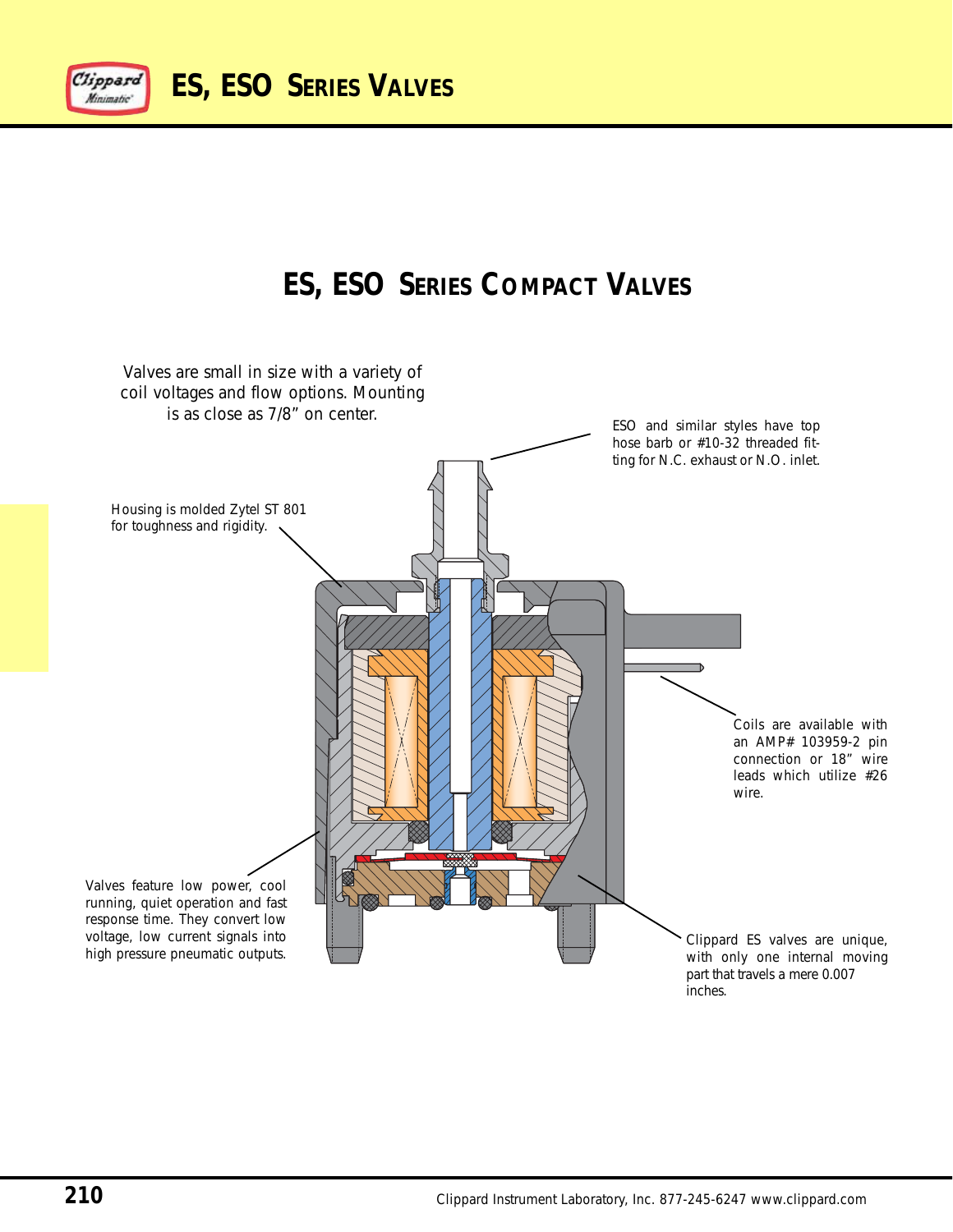





### **Quality Design**

The compact ES valve, like Clippard EV and ET valves, converts low voltage, low current signals into high pressure (0-105 psig) pneumatic outputs, utilizing a unique, patented, valving principle. Since there are no sliding parts, and complete poppet travel is only 0.007", low power consumption and exceptionally long life are assured with this design. No flow is required for cooling because the compact ES is cool, as well as quiet, in operation.



The compact nature of design makes this valve well suited to a wide range of applications in biomedical, environmental test equipment, textile machines, packaging machinery, computerized industrial automation, and portable systems.



### **Features**

- Temperature Range: 30˚ 180˚ F
- Medium: Air (40 micron filtration)
- Low power consumption 1 watt at rated voltage
- Close mounting 7/8" on center
- Voltage Options: 6, 12 or 24 VDC
- Overall height less than 1 inch
- Easy to mount on manifold with two #4-40 screws
- Response: 5-10 ms at max rated pressure
- Geometric design
- Polymer housing Zytel ST 801® super tough
- Pin connectors AMP # 103959-2 or 18" wire leads: #26 wire
- Flow up to 0.6 scfm/15 I/min

Zytel ST 801® super tough is a registered trademark of DuPont

|         | <b>NOMINAL</b> |                   | <b>Working Range</b> |                                |
|---------|----------------|-------------------|----------------------|--------------------------------|
| Voltage | Current (amps) | Resistance (ohms) | Power (watts)        | (cont. duty)                   |
|         | 0.17           | 36                | 1.0                  |                                |
| 12      | 0.083          | 144               | 1.0                  | 90% - 150%<br>of rated voltage |
| 24      | 0.042          | 576               | 1.0                  |                                |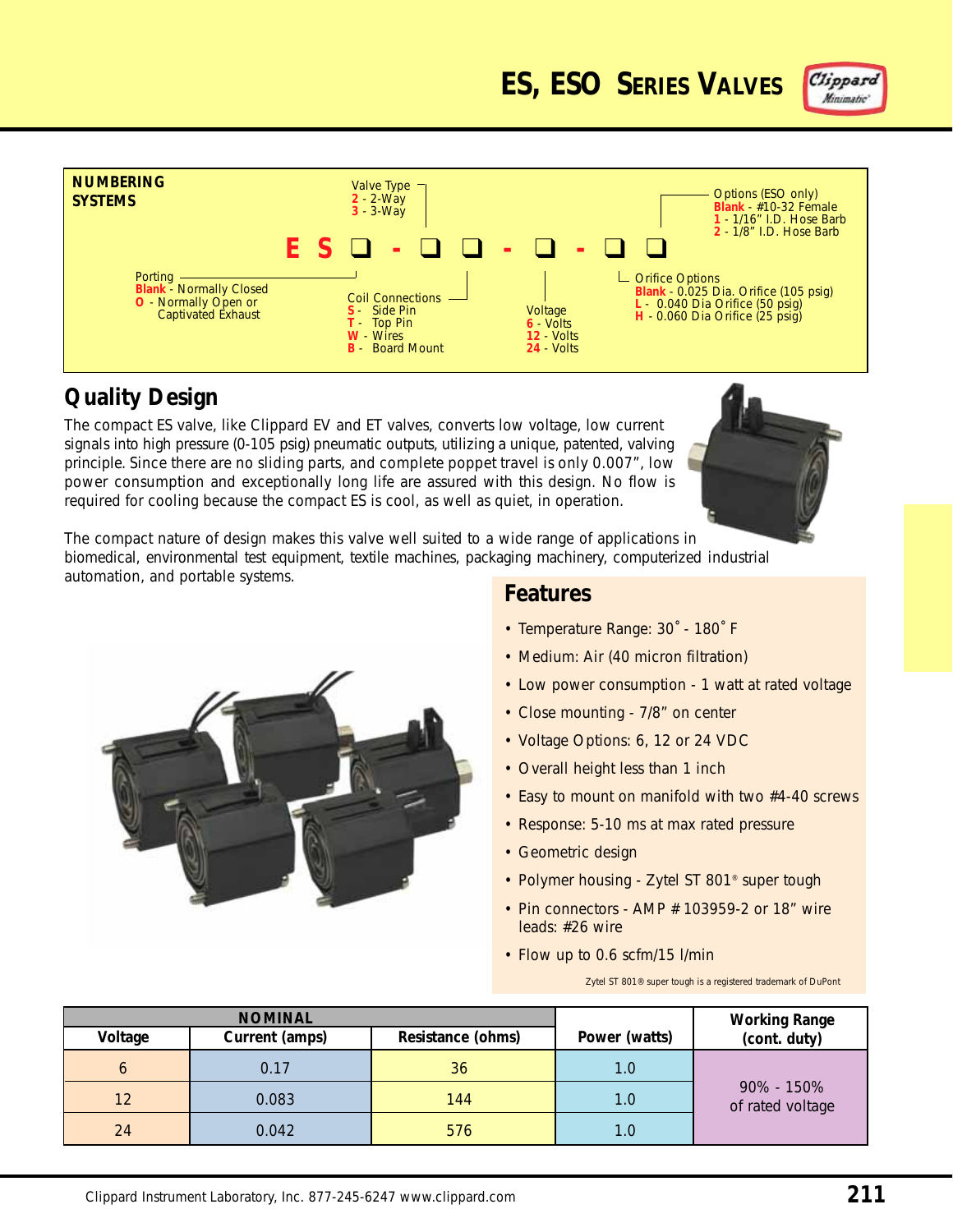

Normally Closed 2 & 3-Way Electronic Poppet Valves with Side Pin **Connector** 





Normally Closed 2- & 3-Way Electronic Poppet Valves with Top Pin **Connector** 





Normally Closed 2- & 3-Way Electronic Poppet Valves with Wire Leads



Normally Closed 2- & 3-Way Electronic Poppet Valves with Board Mount





For Cable and Connectors, see Page 215.

```
Input Pressure: 28" Hg Vac. to 105 psig
                 28" Hg Vac. to 50 psig (L)
                25" Hg Vac. to 50 psig (H)
Air Flow: 0.6 scfm @ 100 psig
```
0.5 scfm @ 50 psig (L) 0.45 scfm @ 25 psig (H)

Ports: Inlet and outlet through manifold; 3-way exhaust through top of valve (3-way only)

#### **Order No.**

| $ES-2S-\Box$  | 2-Way Electronic Poppet Valve |
|---------------|-------------------------------|
| ES-3S- $\Box$ | 3-Way Electronic Poppet Valve |

| Input Pressure: 28" Hg Vac. to 105 psig<br>28" Hg Vac. to 50 psig (L)<br>25" Hg Vac. to 50 psig (H)    |
|--------------------------------------------------------------------------------------------------------|
| Air Flow: 0.6 scfm $@$ 100 psig<br>0.5 scfm $@$ 50 psig (L)<br>0.45 scfm $\omega$ 25 psig (H)          |
| <b>Ports:</b> Inlet and outlet through manifold;<br>3-way exhaust through top of valve (3-way<br>only) |
| Order No.                                                                                              |

| ES-2T- $\Box$    | 2-Way Electronic Poppet Valve |
|------------------|-------------------------------|
| ES-3T- $\square$ | 3-Way Electronic Poppet Valve |

**Input Pressure:** 28" Hg Vac. to 105 psig 28" Hg Vac. to 50 psig (L) 25" Hg Vac. to 50 psig (H) **Air Flow:** 0.6 scfm @ 100 psig 0.5 scfm @ 50 psig (L) 0.45 scfm @ 25 psig (H) Ports: Inlet and outlet through manifold;

3-way exhaust through top of valve (3-way only)

#### **Order No.**

| $ES-2W-\Box$ | 2-Way Electronic Poppet Valve |
|--------------|-------------------------------|
| $ES-3W-\Box$ | 3-Way Electronic Poppet Valve |

**Input Pressure:** 28" Hg Vac. to 105 psig 28" Hg Vac. to 50 psig (L) 25" Hg Vac. to 50 psig (H) **Air Flow:** 0.6 scfm @ 100 psig 0.5 scfm  $\omega$  50 psig (L) 0.45 scfm @ 25 psig (H) Ports: Inlet and outlet through manifold; 3-way exhaust through top of valve (3-way only) **Order No.**

| Order No.    |                               |
|--------------|-------------------------------|
| $ES-2B-\Box$ | 2-Way Electronic Poppet Valve |

| -----        | $= 1.12$ , $= 1.00$ and $= 1.00$ and $= 1.00$ |
|--------------|-----------------------------------------------|
| $ES-3B-\Box$ | 3-Way Electronic Poppet Valve                 |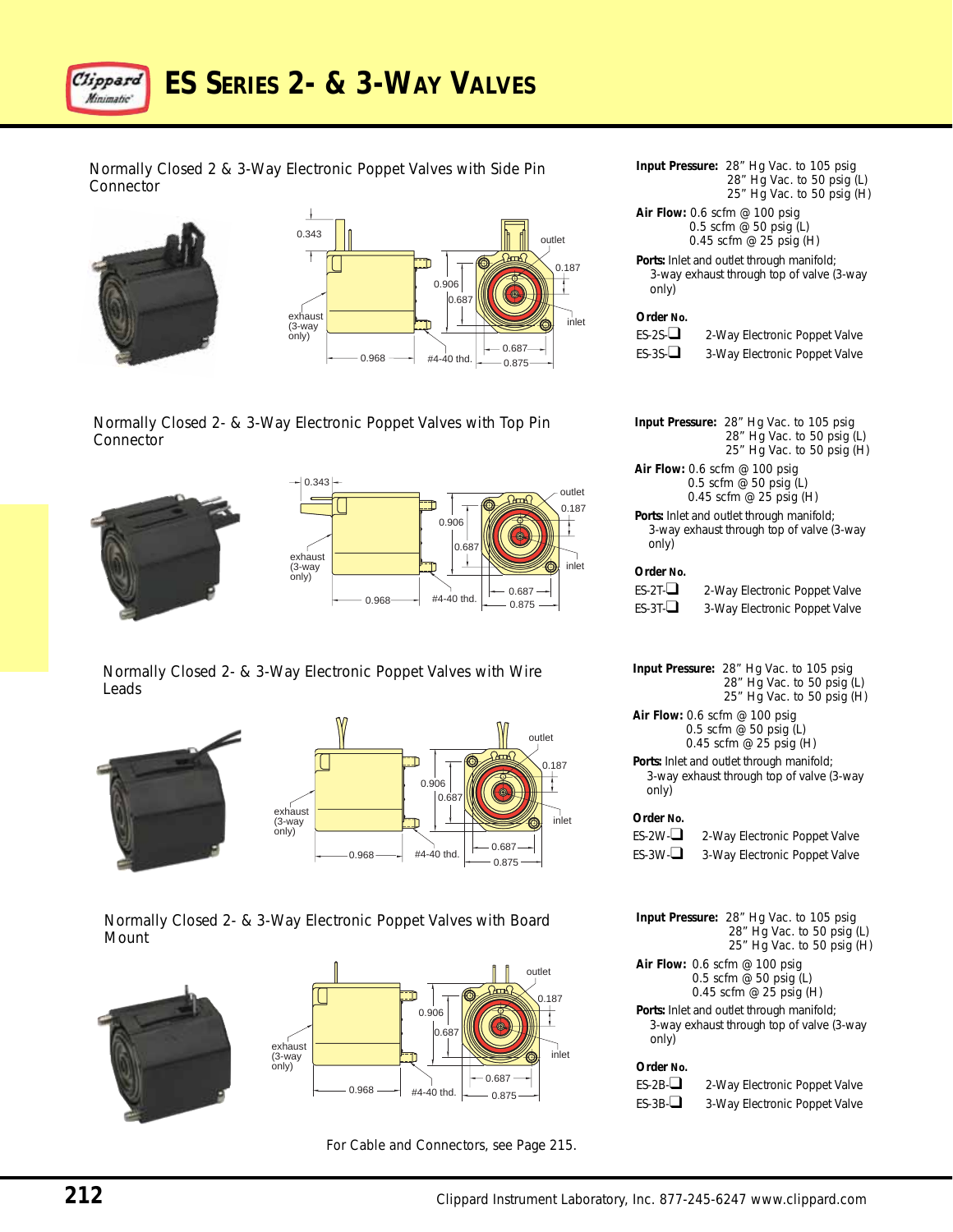



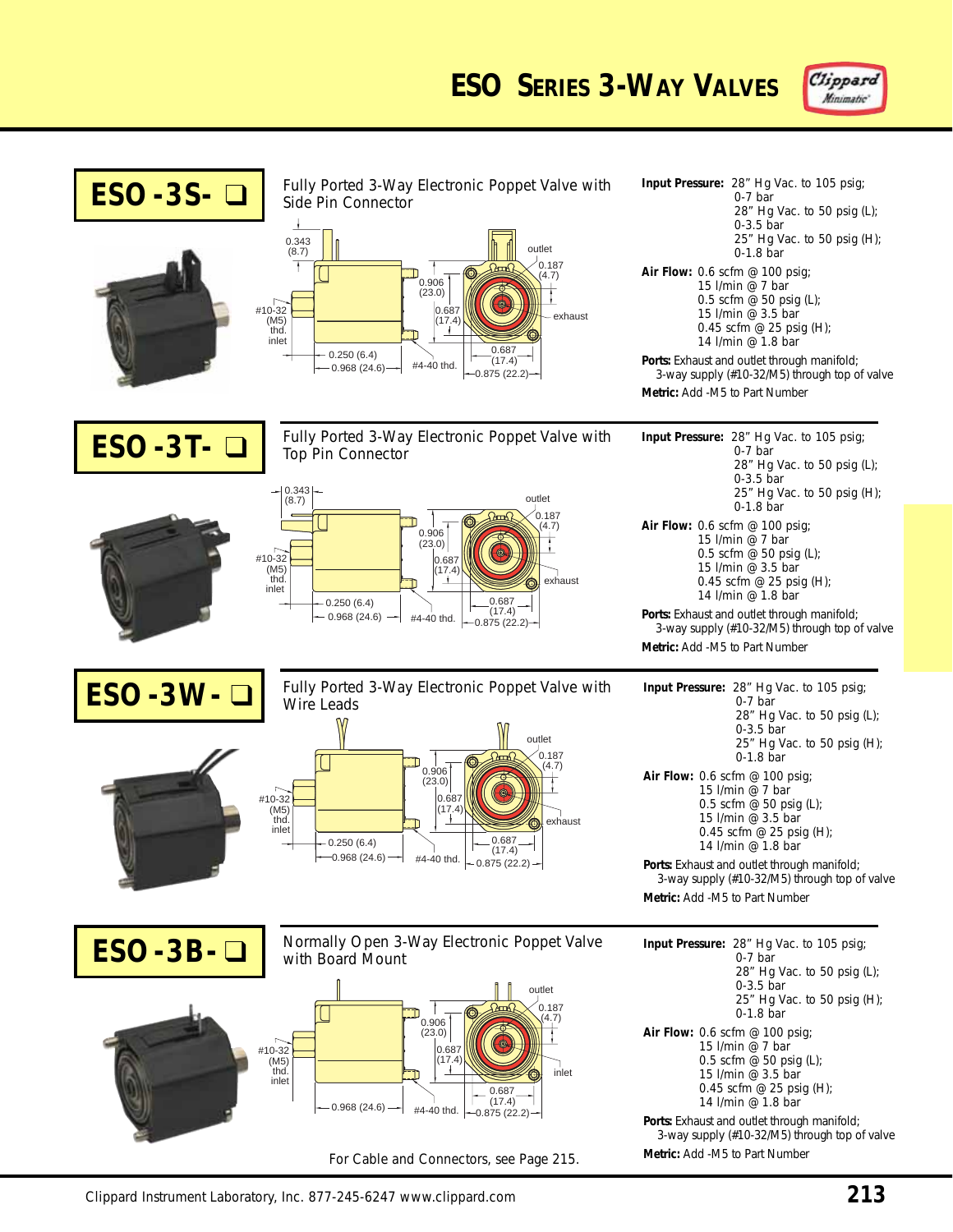

# **ES, ESO SERIES VALVES MANIFOLDS**

| 26081-□       |                |          |                | Single-Sided<br>Dual Mount |
|---------------|----------------|----------|----------------|----------------------------|
| <b>Suffix</b> | <b>Valves</b>  |          | M <sub>1</sub> | M <sub>2</sub>             |
| $-4$          | $\overline{4}$ | 4.375"   | 2.875"         | 4.000"                     |
| $-4 - M5$     | $\overline{4}$ | 111.1 mm | 73.0 mm        | 101.6 mm                   |
| $-6$          | 6              | 6.125"   | 4.625"         | 5.750"                     |
| $-6 - M5$     | 6              | 155.6 mm | 117.5 mm       | 146.1 mm                   |
| $-8$          | 8              | 7.875"   | 6.375''        | 7.500"                     |
| $-8 - M5$     | 8              | 200.0 mm | 161.9 mm       | 190.5 mm                   |

Double-Sided

**26082-** ❑

| <b>Suffix</b> | <b>Valves</b> |          | M <sub>1</sub> | M <sub>2</sub> |
|---------------|---------------|----------|----------------|----------------|
| -8            | 8             | 4.375"   | 2.875"         | 4.000"         |
| $-8 - M5$     | 8             | 111.1 mm | 73.0 mm        | 101.6 mm       |
| $-12$         | 12            | 6.125"   | 4.625"         | 5.750''        |

-12-M5 12 155.6 mm 117.5 mm 146.1 mm -16 16 7.875" 6.375" 7.500" -16-M5 16 200.0 mm 161.9 mm 190.5 mm

Dual Mount



\* ESM-CP plate is to cover individual unused manifold station.